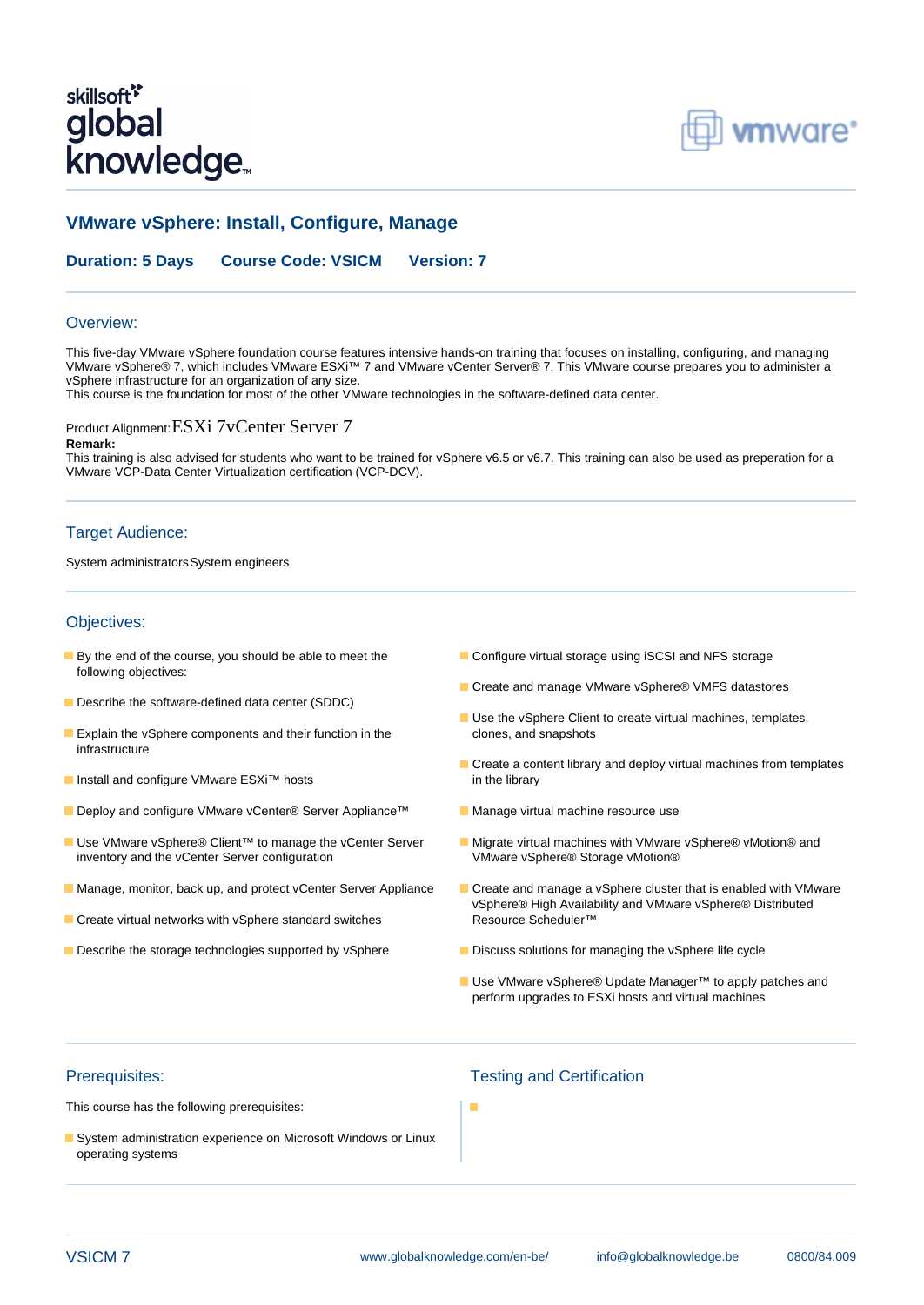#### Follow-on-Courses:

VSD - VMware vSphere: Design

VSOS - VMware vSphere: Optimize and Scale

VST - VMware vSphere: Troubleshooting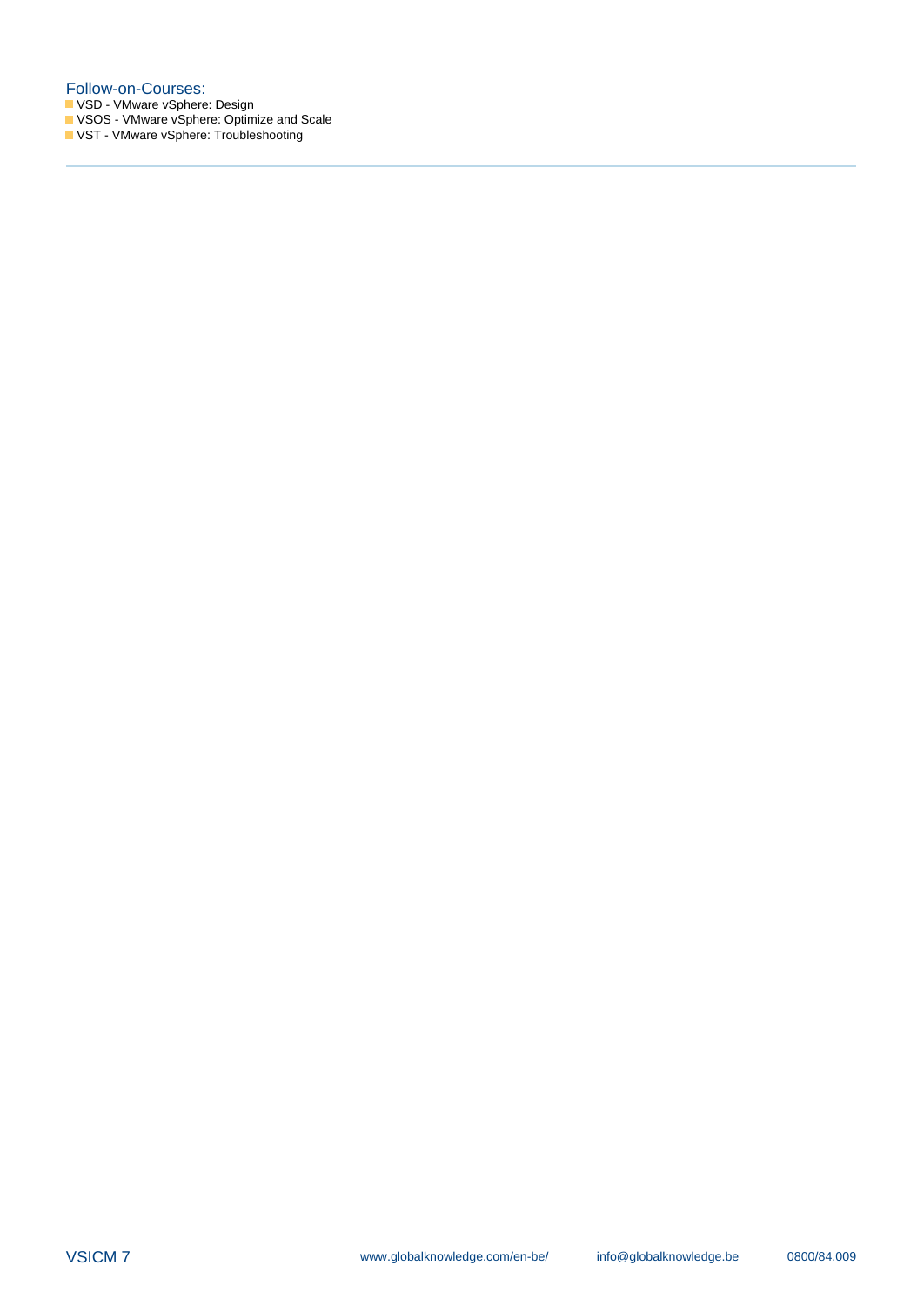#### Content:

- 
- 
- Course objectives
- 2 Introduction to vSphere and the Software-Defined Data Center
- Explain basic virtualization concepts
- Describe how vSphere fits into the resource means infrastructure
- Explain how vSphere interacts with CPUs, traffic-shaping and load-balancing policies memory, networks, and storage
- Recognize the user interfaces for accessing  $\parallel$  standard switches the vCenter Server system and ESXi hosts line • Create and use alarms to report certain
- Use VMware Host Client™ to access and line manage ESXi host **9** vSphere Cluster
- 
- Create and remove a virtual machine Fibre Channel storage
- Provision a virtual machine with virtual Create and manage VMFS and NFS devices examples a vertex of datastores and manage a vertex of the devices of the configure and manage a vSphere HA
- 
- Explain the importance of VMware Tools<sup>™</sup> Deploy virtual machines on a VMware
- 4 vCenter Server
- Describe the vCenter Server architecture cluster cluster cluster cluster
- Discuss how ESXi hosts communicate with line Create a vSphere DRS cluster vCenter Server line in the server line was a server line was a server line was a server line was a server line
- Deploy and configure vCenter Server
- 1 Course Introduction  **Back up vCenter Server Appliance** Create and manage virtual machine
- Introductions and course logistics Monitor vCenter Server tasks, events, and appliance health **•** Examine the features and functions of
	- Use vCenter Server High Availability to protect a vCenter Server Appliance 8 Resource Management and Monitoring
	- 5 Configuring and Managing Virtual Networks Discuss CPU and memory concepts in a
	- Create and manage standard switches
- software-defined data center and the cloud Describe the virtual switch connection types
	- Configure virtual switch security, memory usage
	- Compare vSphere distributed switches and
	- 6 Configuring and Managing Virtual Storage
	- Identify storage protocols and storage device types
	- Discuss ESXi hosts using iSCSI, NFS, and
	-
- Identify the files that make up a virtual Explain how multipathing works with iSCSI, machine **Examine 19 To Accord 19 ATC** NFS, and Fibre Channel storage **•** Examine the features and functions of
	-
	- 7 Virtual Machine Management
	- Use templates and cloning to deploy new virtual machines
	- Modify and manage virtual machines
- Appliance Create a content library and deploy virtual machines from templates in the library • Describe how VMware vSphere® Lifecycle
- line line line snapshots and snapshots are snapshots and snapshots are snapshots and snapshots are snapshots a
	- VMware vSphere® Replication™
	-
	- virtualized environment
	- Describe what overcommitment of a
	- Describe methods for optimizing CPU and
	- Use various tools to monitor resource use
	- conditions or events
	-
- 3 Virtual Machines **line Describe options for making a vSphere** Describe options for making a vSphere environment highly available
	- Explain the vSphere HA architecture
- line line cluster
	- VMware vSphere® Fault Tolerance
	- vSAN™ datastore Configure a vSphere cluster using ESXi **Cluster Quickstart** 
		- Describe the functions of a vSphere DRS
		-
		- 10 vSphere Lifecycle
		-